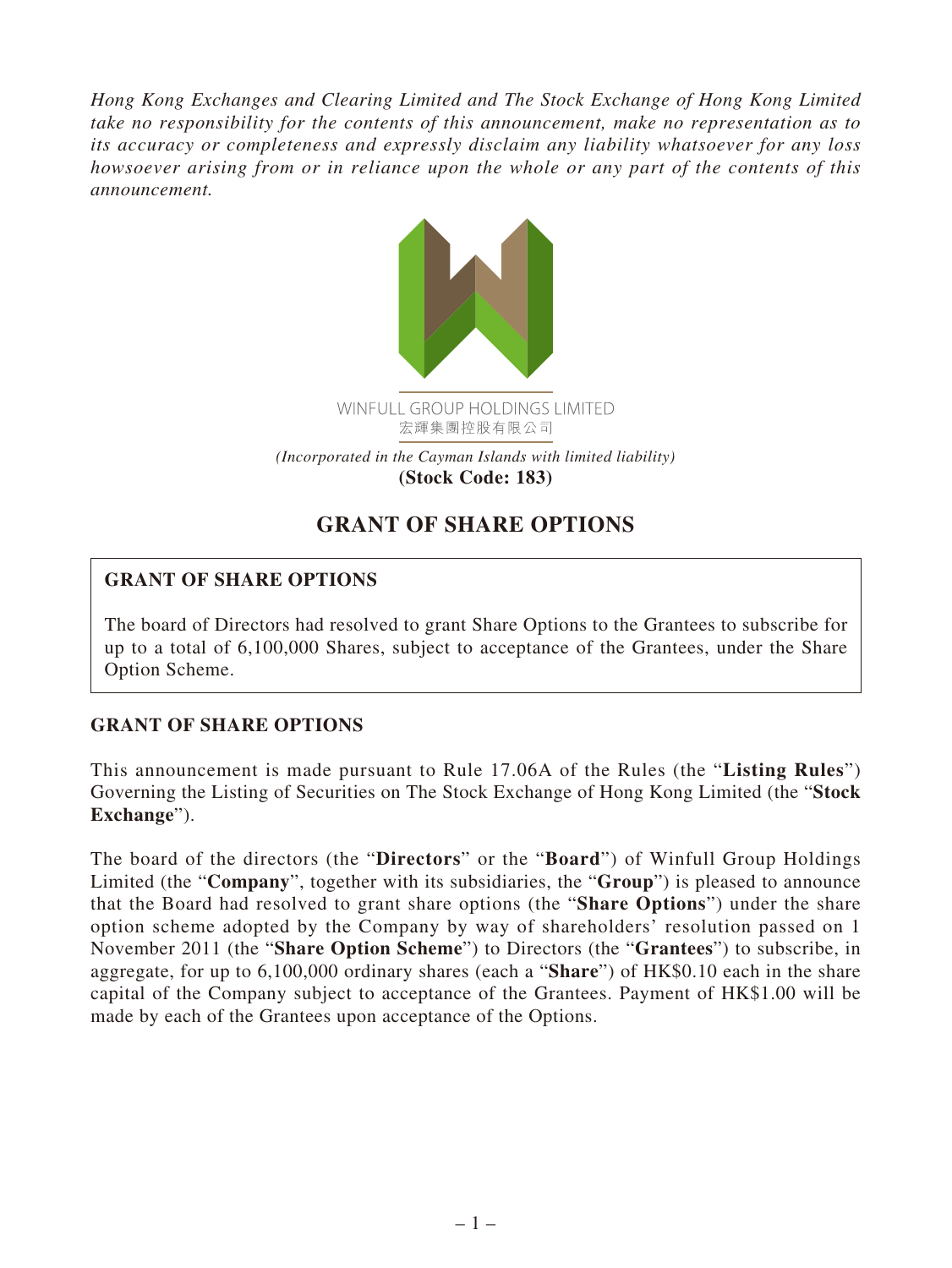The Grantees will be granted 6,100,000 Share Options conferring the Grantees the right to subscribe for up to 6,100,000 Shares each. Details of the Share Options are set out below:

| Date of grant                                      |                      | 25 June 2021 (the "Date of Grant")                                                                                                                                                                                                                                                                                                                       |
|----------------------------------------------------|----------------------|----------------------------------------------------------------------------------------------------------------------------------------------------------------------------------------------------------------------------------------------------------------------------------------------------------------------------------------------------------|
| Exercise price of the Share<br>Options granted     | ÷                    | HK\$0.306 per Share                                                                                                                                                                                                                                                                                                                                      |
|                                                    |                      | (being the higher of (i) the closing price of HK\$0.305<br>per Share as quoted in the Stock Exchange's daily<br>quotation sheet on the Date of Grant; and (ii) the<br>average closing price of HK\$0.306 per Share as quoted<br>in the Stock Exchange's daily quotation sheets for the<br>five business days immediately preceding the Date of<br>Grant) |
| Number of Share Options<br>granted                 | ÷                    | an aggregate of 6,100,000 Share Options, each Share<br>Option entitling the holder of the Share Options to<br>subscribe for one (1) Share at the exercise price (subject<br>to adjustments in accordance with the terms and<br>conditions of the Share Option Scheme)                                                                                    |
| Closing price of the Share<br>on the Date of Grant | ÷                    | HK\$0.305 per Share                                                                                                                                                                                                                                                                                                                                      |
| Validity period of the Share<br>Options            | $\ddot{\phantom{a}}$ | From 25 June 2021 to 24 June 2022                                                                                                                                                                                                                                                                                                                        |
| Exercise period of the<br><b>Share Options</b>     |                      | From 25 June 2021 to 24 June 2022                                                                                                                                                                                                                                                                                                                        |